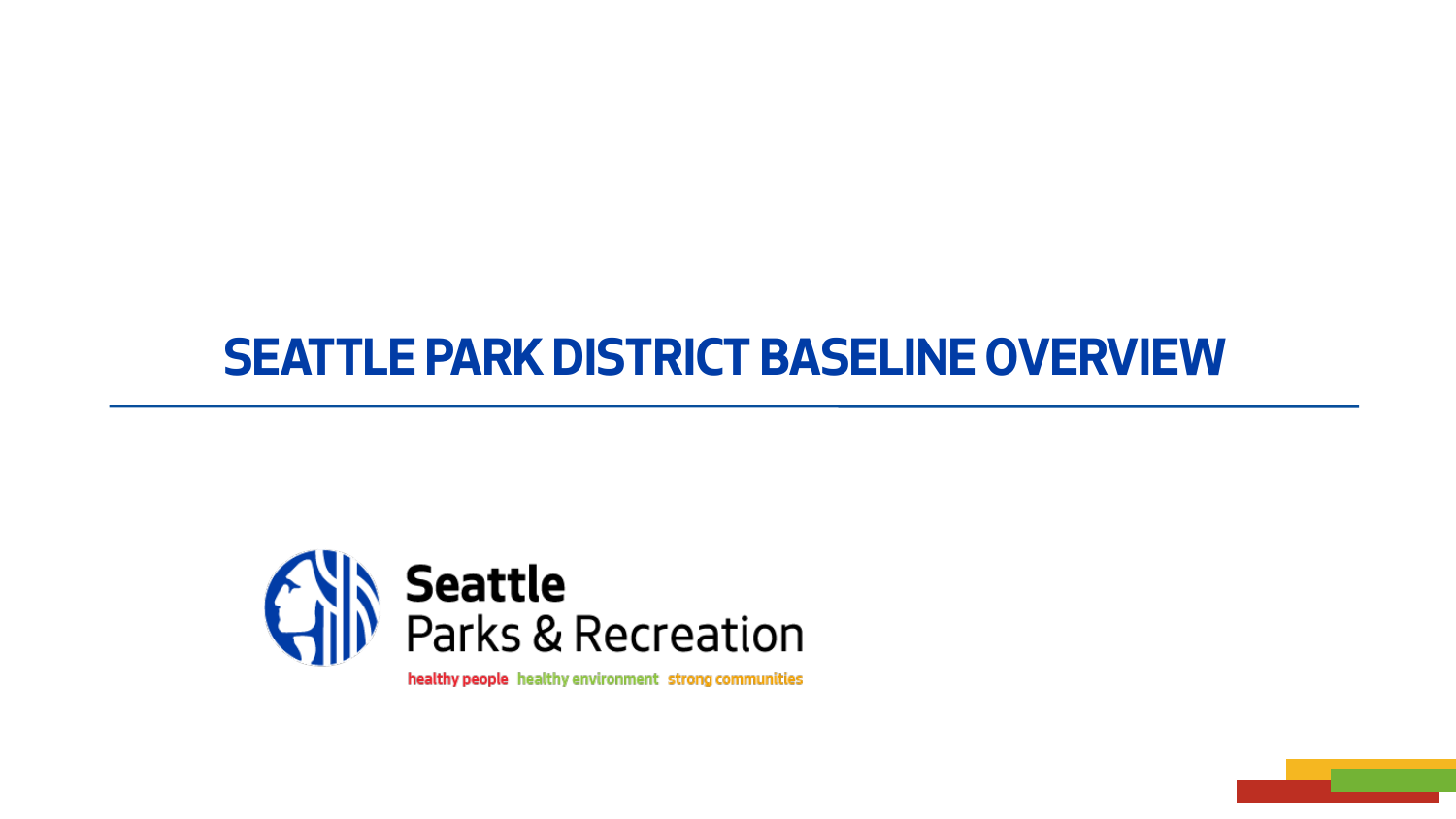- *Park District resources are deeply integrated into SPR core operations.*
- *Funding realignments to provide relief to General Fund throughout Cycle 1 have increased this integration.*

#### **2022 Adopted Budget: \$288 M**



# **Baseline Takeaways Park District Baseline Summary**

| <b>Line of Business</b>                              | 2022 PD<br><b>Funding</b> | 2023 PD<br><b>Baseline</b> |
|------------------------------------------------------|---------------------------|----------------------------|
| <b>Operating</b>                                     |                           |                            |
| <b>Activation</b>                                    | \$2.7 <sub>M</sub>        | \$2.8 <sub>M</sub>         |
| <b>Administration and Support</b>                    | \$7.2 <sub>M</sub>        | \$7.5 <sub>M</sub>         |
| <b>Capital Planning &amp; Facilities Maintenance</b> | \$4.3 <sub>M</sub>        | \$4.5 <sub>M</sub>         |
| <b>Emergency Mgmt &amp; Security Services</b>        | \$0.3 <sub>M</sub>        | \$0.3 <sub>M</sub>         |
| Golf                                                 |                           |                            |
| <b>Grounds Maintenance</b>                           | \$6.3 <sub>M</sub>        | \$6.6 <sub>M</sub>         |
| <b>Recreation Facility Operations</b>                | \$4.2 <sub>M</sub>        | \$4.4 M                    |
| <b>Recreation Programming</b>                        | \$4.3 <sub>M</sub>        | \$4.5 <sub>M</sub>         |
| <b>Tree Crew and Natural Areas</b>                   | \$3.9 <sub>M</sub>        | \$4.1 M                    |
| <b>Capital</b>                                       |                           |                            |
| <b>Acquisition</b>                                   | \$1.3 <sub>M</sub>        | \$1.3 <sub>M</sub>         |
| <b>Asset Management &amp; Life Cycle Program</b>     | \$13.2 M                  | \$13.8 M                   |
| <b>Capital Development &amp; Improvement</b>         | \$5.6 <sub>M</sub>        | \$5.8 M                    |
| <b>Debt Service</b>                                  |                           |                            |
| <b>Urban Forestry (Restoration)</b>                  | \$1.1 <sub>M</sub>        | \$1.1 <sub>M</sub>         |
| 2022 AWI Reserve (to be spread)                      | \$1.5 <sub>M</sub>        | \$1.6 <sub>M</sub>         |
|                                                      | \$56.0 M                  | \$58.3 M                   |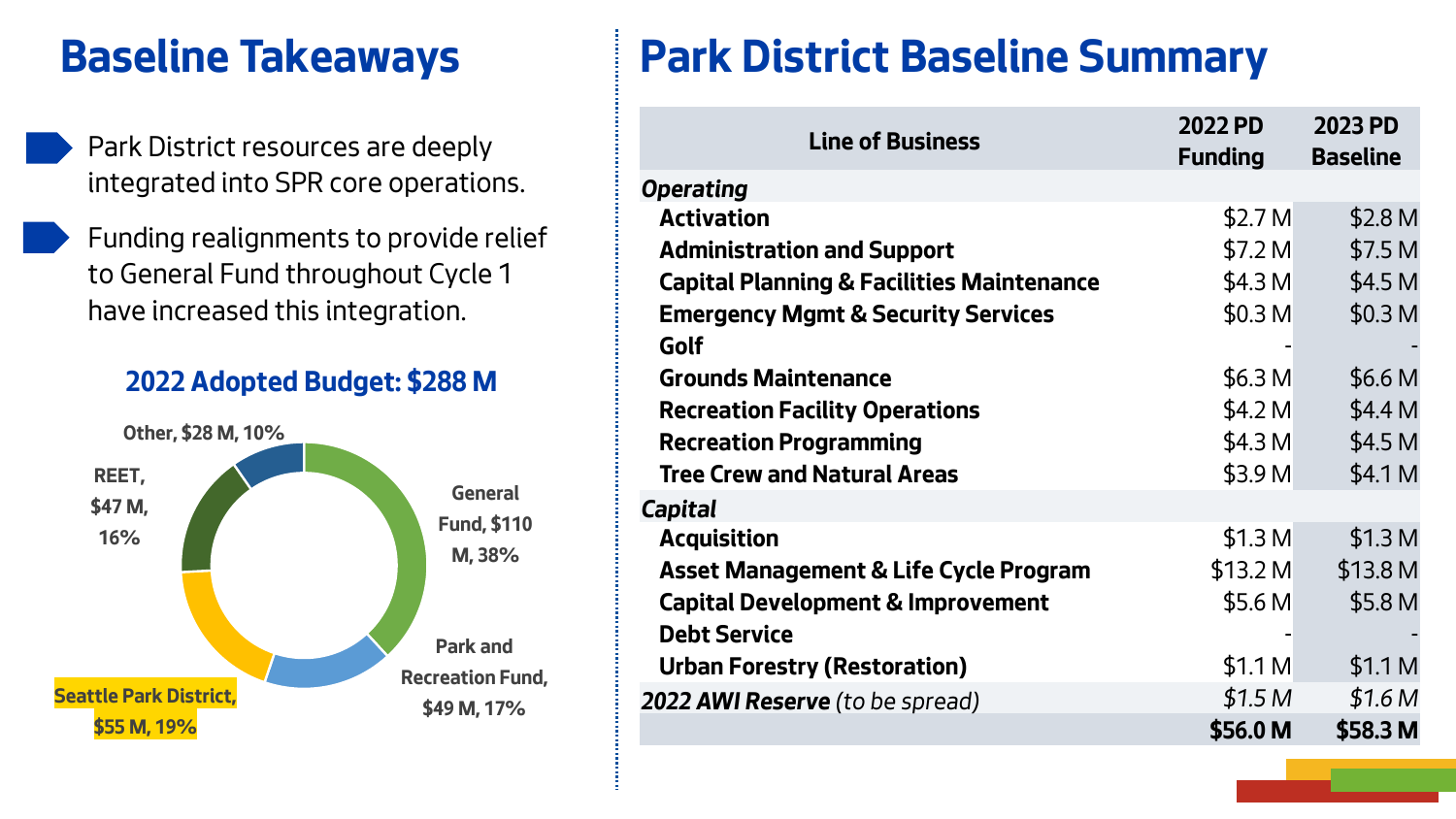# **Efficiencies and Ongoing Realignments**

*Throughout Cycle 1, SPR conducted extensive work to identify efficiencies, provide General Fund relief, and restructure Park District funding to accommodate emergent needs. SPR and CBO have thoroughly explored opportunities to realign Park District funding, supporting our recommendation to continue baseline investments.* 

*2019-2020 budget process: implemented* **\$4+ million in efficiencies** *across all funds while minimizing impacts to services including abrogating 14 vacant positions, reducing non-labor expense and realigning staffing resources to capital projects.*

• *A further funding realignment* **redirected \$10 million** *of Park District capital funding to operating to offset a reduction in General Fund, and REET was increased to backfill Park District capital support of Zoo Major Maintenance (\$2M), Community Center Rehabilitation (\$3M) and Major Maintenance (\$5M).*

*2022 budget process: restored Park District funding that provided emergency operating support in 2021, including r***ealigning \$1.3M to support equity goals** *and* **\$4.1M to address budget gaps due to inflationary costs***.*

• *Through this budget process, SPR also formalized the Rec 'N the Streets pilot program that delivers community-centered mobile recreation programming to historically underserved communities by reallocating funding from Laurelhurst Community Center (nowoperating as a rental facility) and the Outdoor Opportunities Program (eliminated).*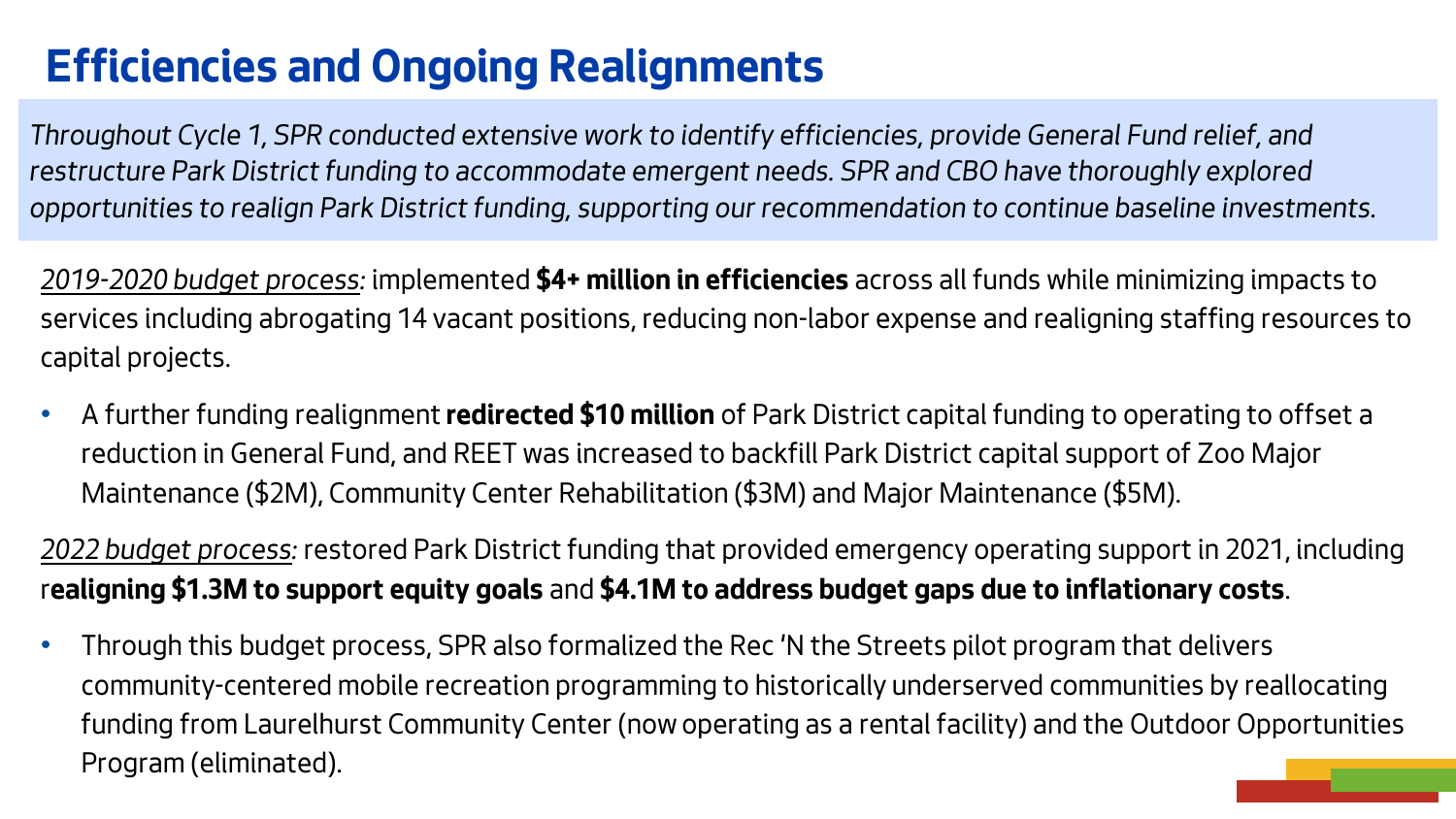## **Park District Integration in Core SPR Services**

| <b>Line of Business</b>                             | <b>Examples of Park District-Supported Programs &amp; Services</b>                                                                                                                                                         | 2022 Budget | MPD\$      | MPD $%$ | <b>GF</b> | <b>REET</b> | <b>OTHER</b> |
|-----------------------------------------------------|----------------------------------------------------------------------------------------------------------------------------------------------------------------------------------------------------------------------------|-------------|------------|---------|-----------|-------------|--------------|
| <b>Operating</b>                                    |                                                                                                                                                                                                                            |             |            |         |           |             |              |
| <b>Activation</b>                                   | Get Moving, Recreation for All, Arts in Parks, downtown park activation                                                                                                                                                    | 9,040,929   | 2,718,926  | 30%     | 28%       |             | 42%          |
| <b>Administration and Support</b>                   | Systems operations and support (AMWO, ActiveNet), performance management,<br>support to Woodland Park Zoo, support for Seattle Conservation Corps                                                                          | 49,003,219  | 7,210,534  | 15%     | 69%       |             | 16%          |
| <b>Capital Planning and Facilities Maintenance</b>  | Overnight maintenance crew (third shift), apprenticeships, stormwater permits                                                                                                                                              | 24,580,753  | 4,287,172  | 17%     | 69%       |             | 13%          |
| <b>Emergency Management &amp; Security Services</b> | Off-leash and scoop law enforcement                                                                                                                                                                                        | 2,041,659   | 317,039    | 16%     | 82%       |             | 2%           |
| Golf                                                | n/a                                                                                                                                                                                                                        | 12,817,799  |            | 0%      | 0%        |             | 100%         |
| <b>Grounds Maintenance</b>                          | Enhanced comfort station cleaning during peak season, grounds and tree<br>maintenance and landscaping, utility costs (wastewater, drainage), maintenance of<br>developed land-banked parks, maintenance of Waterfront Park | 47,304,299  | 6,342,790  | 13%     | 73%       |             | 13%          |
| <b>Recreation Facility Operations</b>               | Community center hours, custodial support, recreation scholarships, direct service<br>& admin positions                                                                                                                    | 23,607,664  | 4,248,132  | 18%     | 47%       |             | 35%          |
| <b>Recreation Programming</b>                       | All programming for people with disabilities (Specialized), older adults (Lifelong),<br>Teen Life Center operations, centralized teen services                                                                             | 11,419,178  | 4,301,715  | 38%     | 31%       |             | 31%          |
| <b>Tree Crew and Natural Areas</b>                  | Maintenance costs for restored urban forests (tree crew, natural area crew)                                                                                                                                                | 9,597,707   | 3,942,594  | 41%     | 56%       |             | 3%           |
| Capital                                             |                                                                                                                                                                                                                            |             |            |         |           |             |              |
| <b>Acquisition</b>                                  | Land purchases of new or expanded parks & green spaces                                                                                                                                                                     | 2,581,566   | 1,281,566  | 50%     |           | $0\%$       | 50%          |
| Asset Management & Life Cycle Program               | Life-cycle approach to maintaining assets, major maintenance at community<br>centers, improvements to off-leash areas, improvements to P-Patches, Aquarium                                                                 | 51,759,876  | 13,223,067 | 26%     |           | 71%         | 4%           |
| <b>Capital Development &amp; Improvement</b>        | Equity Fund (formerly Major Projects Challenge Fund), greenway enhancements                                                                                                                                                | 36,958,792  | 5,578,792  | 15%     |           | 17%         | 67%          |
| <b>Debt Service</b>                                 | n/a                                                                                                                                                                                                                        | 4,416,018   |            | 0%      |           | 76%         | 24%          |
| <b>Urban Forestry (Restoration)</b>                 | Restoration of forested lands and invasive species management through GSP                                                                                                                                                  | 2,578,264   | 1,083,264  | 42%     |           | 58%         |              |
|                                                     | AWI reserve to be distributed in 2022 Supplemental (not yet appropriated, but revenue collected)                                                                                                                           |             | 1,500,000  |         |           |             |              |
|                                                     |                                                                                                                                                                                                                            | 287,707,724 | 56,035,591 | 19%     | 38%       | 17%         | 26%          |

**Seattle Park District (MPD)** *Ongoing dedicated revenue source to fund core parks and recreation services and capital projects.*

**General Fund (GF)** *Citywide funding source supporting base operating budget.*

**Real Estate Excise Tax (REET)** *Citywide funding source dedicated to capital projects primarily focused on major maintenance. Note: the 2019 budget included an ongoing \$10M baseline realignment with REET and the MPD.*

**Other (Park Fund, Grants, CLFR, etc.):** *Combination of operating and capital resources funding operating and capital projects/programs.*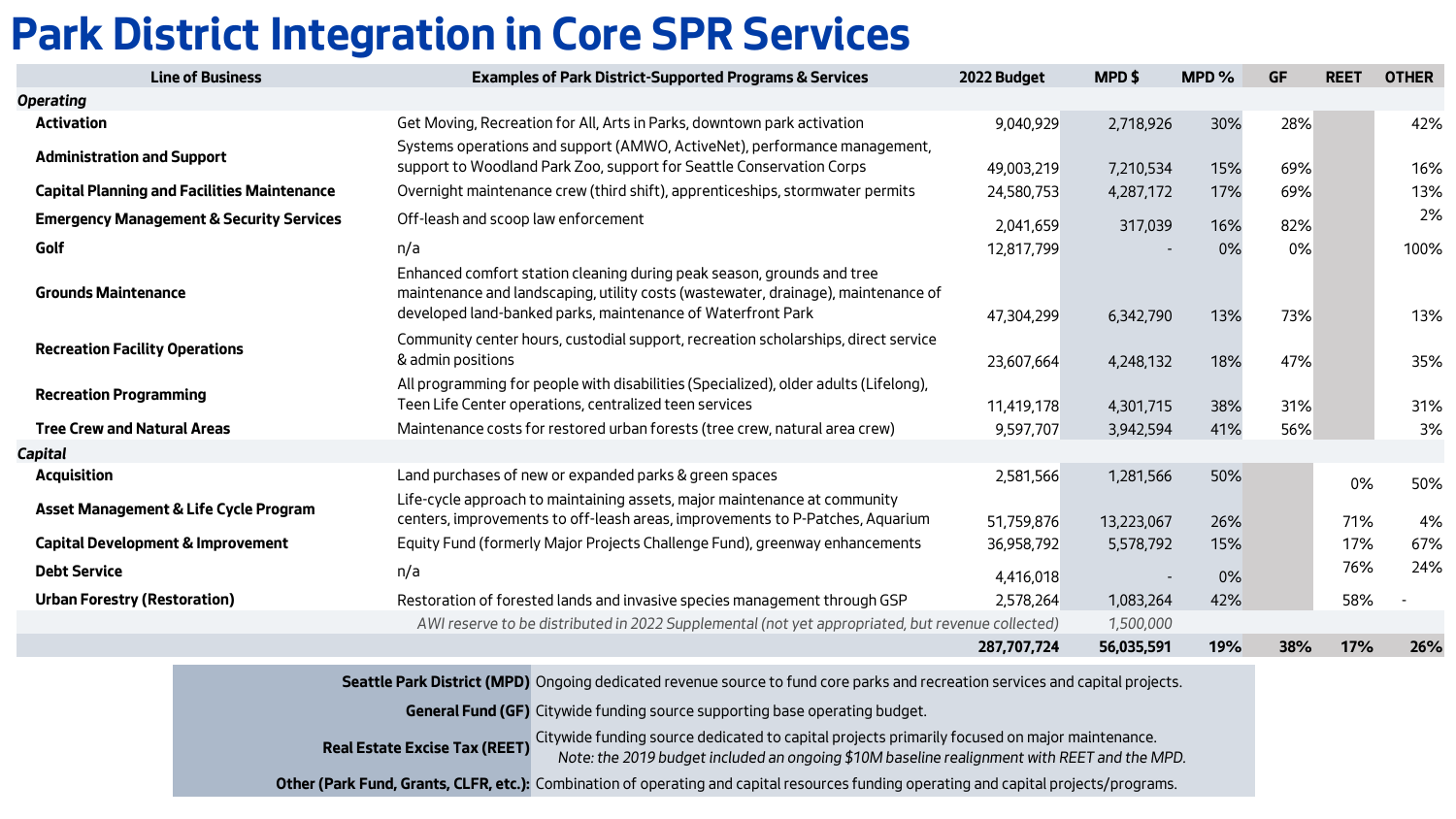**Appendix** *(additional details on baseline investments)*

# **SPR Lines of Business**

- *Summary of Activities*
- *2022 Park District Support*
- *Proposed 2023 Park District Support*
- *Notable Changes throughout Cycle 1 (realignments)*

# **Baseline Services & Cycle 1 Park District Highlights**

- *Programs and services proposed to continue into Cycle 2*
- *Key accomplishments during Cycle 1*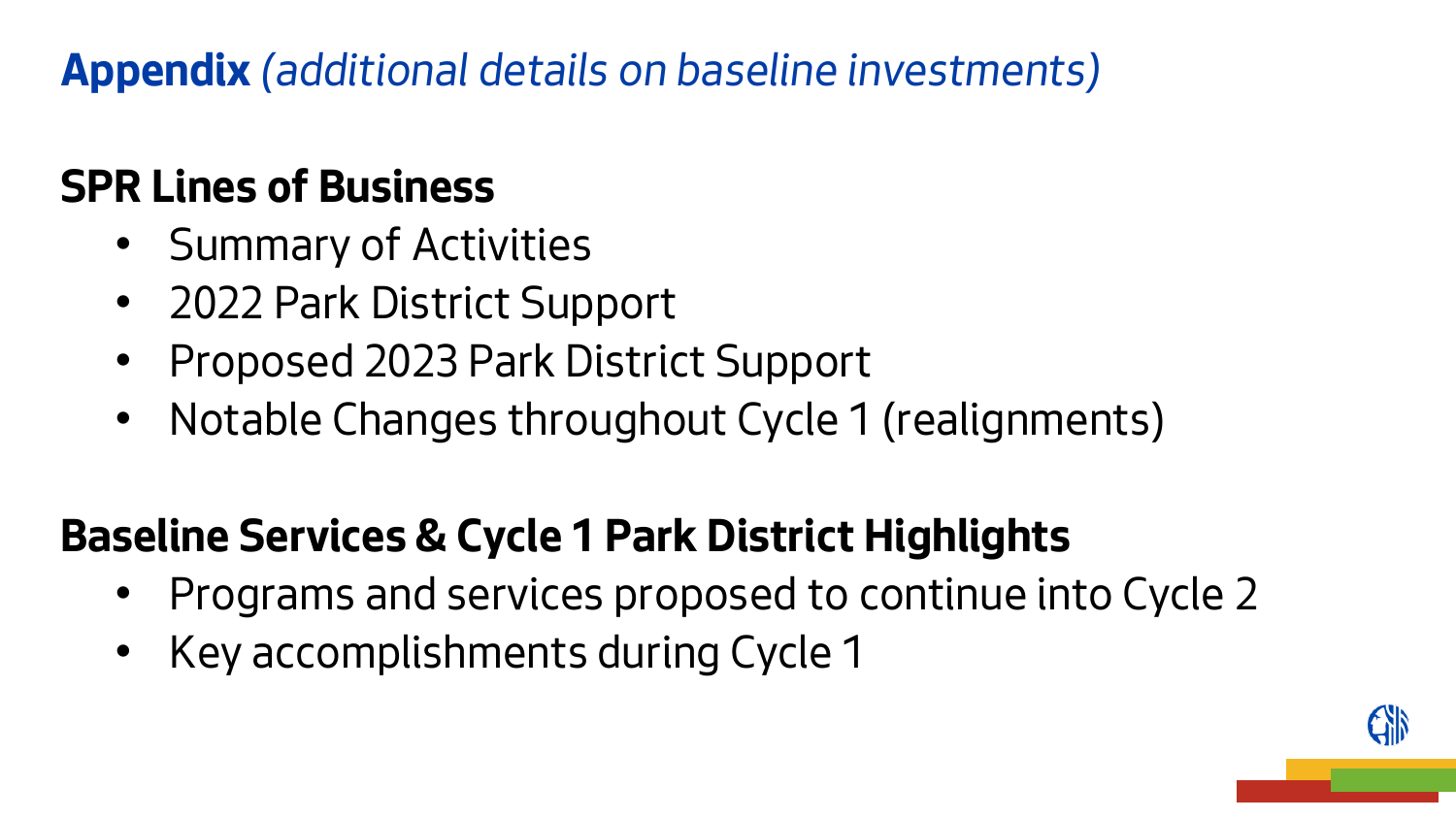**Summary:** *Athletics, event scheduling, and activation programming including urban parks partnerships, community granting programs, and environmental education*

## **2022 Park District Support**

*\$2.7 M, 30% of LOB*

**Proposed 2023 Park District Baseline** *\$2.8 M*

*Inflationary increases only.*

## **Cycle 1 Notable Changes**

*2019 realignment and budget process added activation funds for Ballard Commons park and eliminated funding for greenways activation.*



*funded through Get Moving*

## **Activation Baseline Services and Cycle 1 Highlights**

- *Funds 3 new* **community-based grant programs***:*
	- o **Arts in Parks** *featured 154 art-related events and 29 art installations.*
	- o **Get Moving,** *with a focus on involving people in culturally relevant physical activities, supported 55 communitybased organizations serving more than 22,000 participants.*
	- o **Recreation for All** *awarded 113 community groups grants to serve more than 25,000 participants.*
	- *Supports partnerships with the Downtown Seattle Association and other organizations to* **activate urban parks** *including:*
- o *Occidental Square, Westlake, Freeway, Hing Hay, Victor Steinbrueck, City Hall, Ballard Commons and other parks in the Chinatown/International District, Cascade, and Belltown neighborhoods. Hip Hop Spin Class*

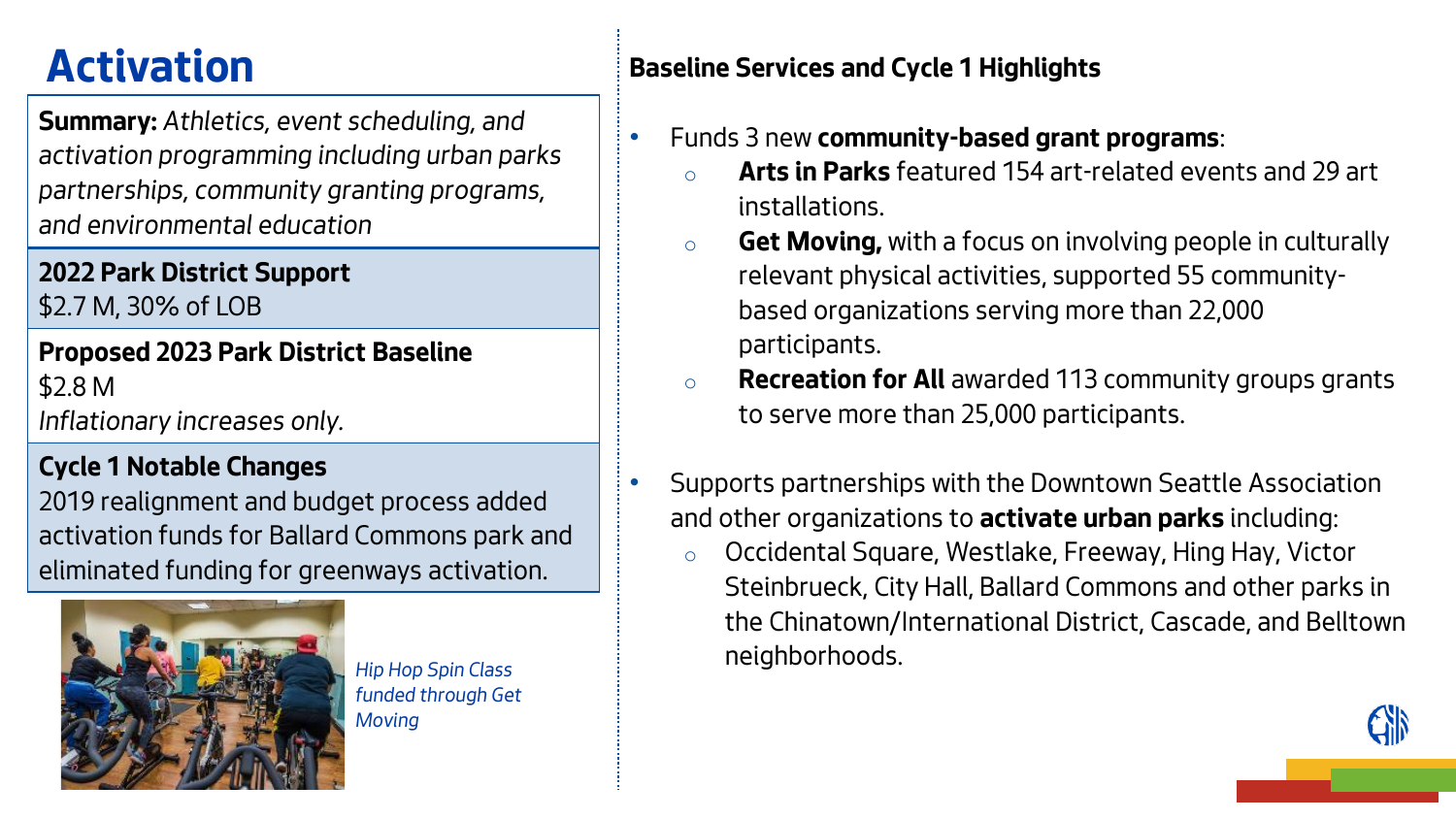# **Administration & Support** Baseline Services and Cycle 1 Highlights

**Summary:** *Departmental leadership and organizational support functions, partnerships, volunteer programs, Seattle Conservation Corps, central costs*

**2022 Park District Support** *\$7.2 M, 15% of LOB*

**Proposed 2023 Park District Baseline** *\$7.5 M*

*Inflationary increases only.*

## **Cycle 1 Notable Changes**

*As part of the 2019 Realignment, PD now supports portion of WPZ operating support; REET supports WPZ major maintenance*

- *Provides* **support services** *for Seattle Conservation Corps members*
- *Provides* **operating support** *for the Woodland Park Zoo.*
- *Funded implementation and supports continuing operation of SPR's* **two primary operating systems** *– Asset Management Work Order System (AWMO) and ActiveNet (registration, facility booking and point of sale)*
- *Supports performance management and reporting*



*Seattle Conservation Corps members at work*

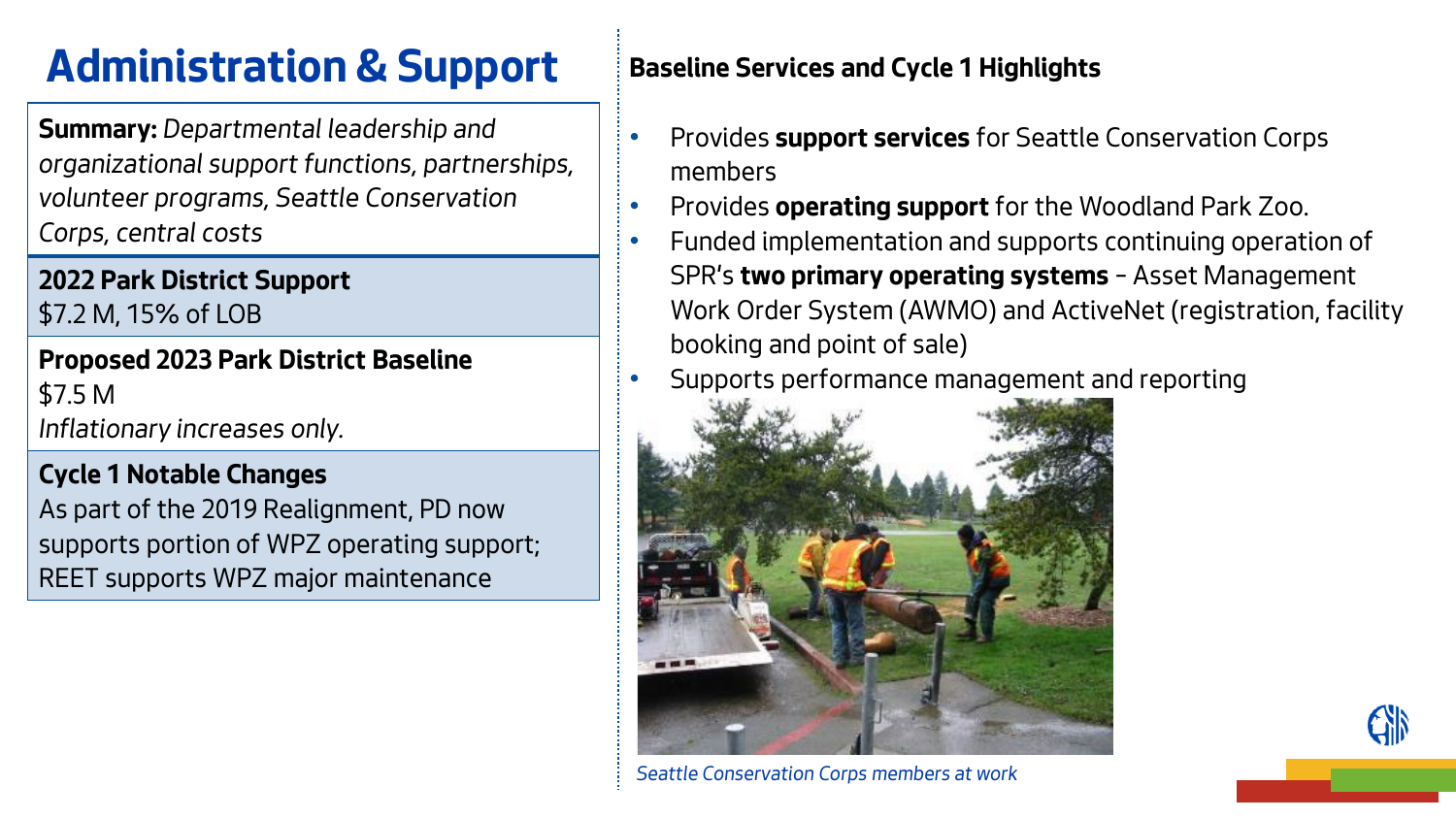# **Capital Planning & Facilities Maintenance**

**Summary:** *Operating support for capital planning, major maintenance, and capital project delivery; shops and trades (plumbing, carpentry, painting, drainage and wastewater, metal fabrication, equipment repair, event support, concrete and playground maintenance, utility conservation), preventative and enhanced maintenance, custodial services.*

**2022 Park District Support** *\$4.3 M, 17% of LOB*

**Proposed 2023 Park District Baseline** *\$4.5 M Inflationary increases only.*

### **Cycle 1 Notable Changes**

*Several Facilities programs/expenses shifted to the Park District in 2019 realignment*

- *Invests in preventative maintenance, including establishing a*  **night shift of trade positions** *to avoid disruptions to the public during operating hours and work more efficiently. This crew reaches 20+ facilities a year.*
- *Funds three* **apprenticeship positions** *to improve employment pipeline into skilled trades*
	- *Supports* **enhanced custodial services** *at SPR facilities*
	- *Fully supports several facility maintenance teams*





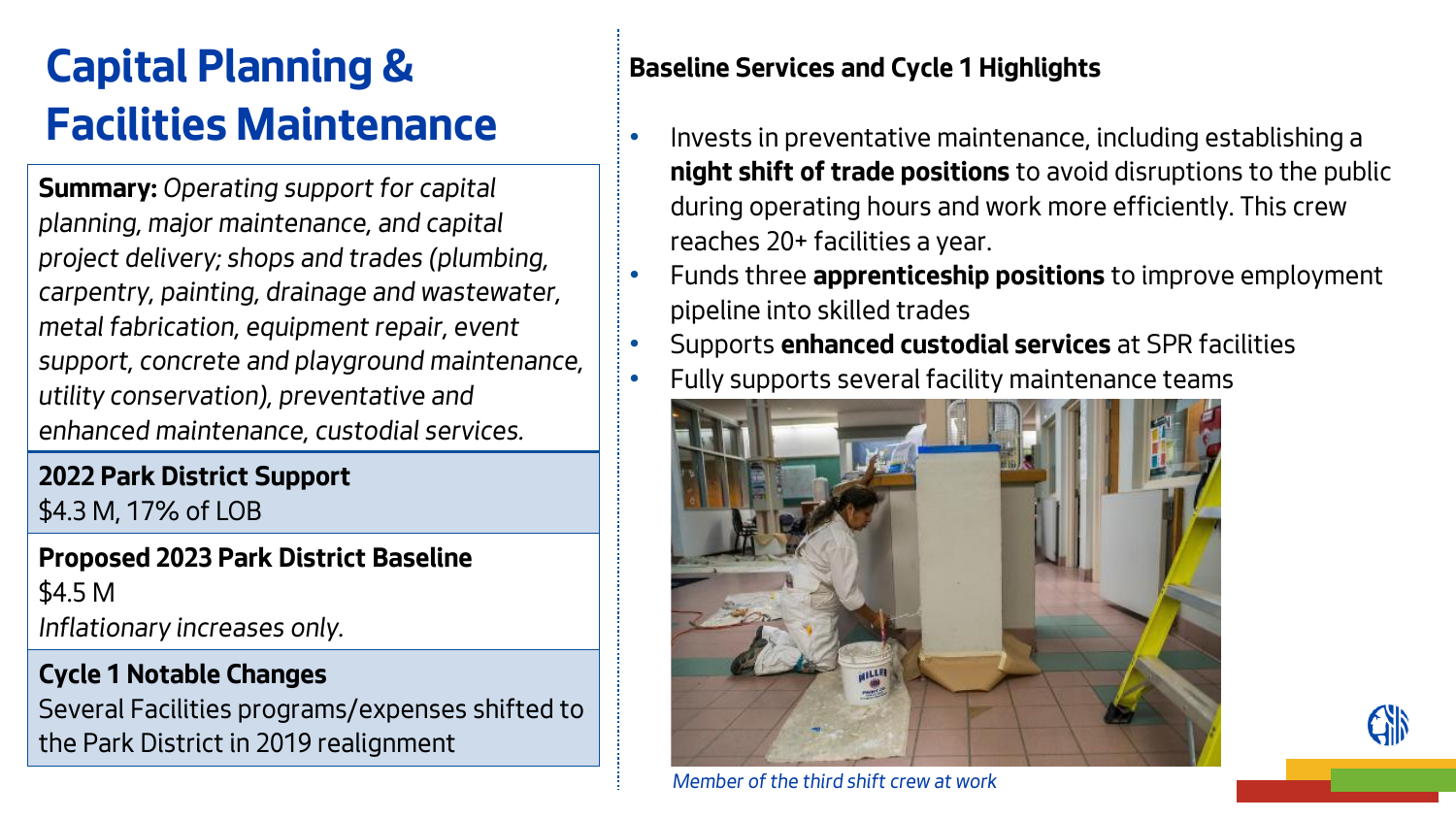# **Emergency Management & Security Services**

**Summary:** *Security services, dog off-leash and scoop law enforcement (with FAS), emergency management planning functions.*

**2022 Park District Support** *\$0.3 M, 16% of LOB*

**Proposed 2023 Park District Baseline** *\$0.3 M Inflationary increases only.*

**Cycle 1 Notable Changes** *n/a*

### **Baseline Services and Cycle 1 Highlights**

• *Supports partnership with Seattle Animal Shelter to patrol priority parks and* **educate the public about and enforce leash and scoop laws***, resulting in over 1,650 citations and over 3,000 verbal warnings*



*Leash and scoop law signage at Westcrest Park*

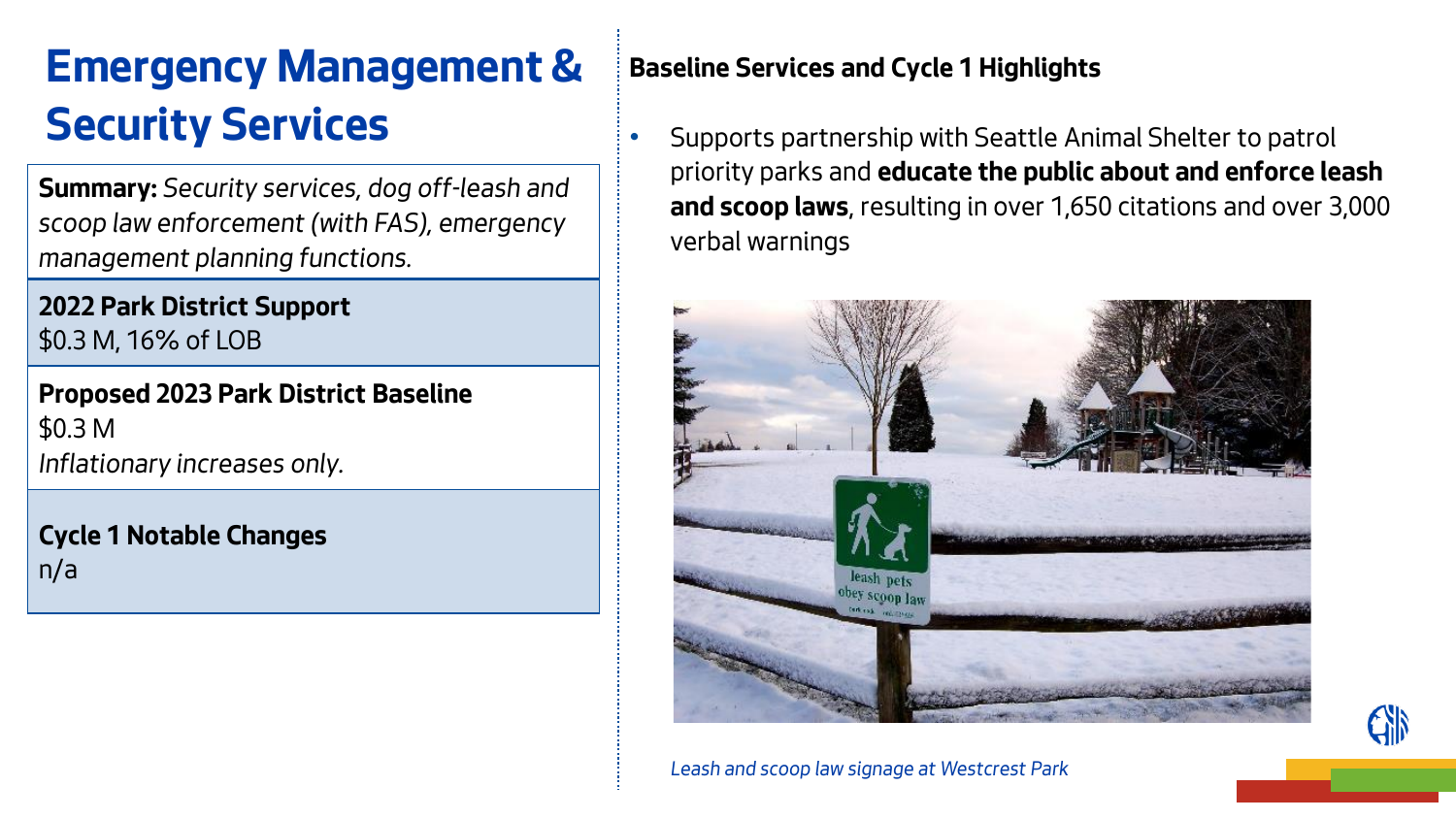# **Grounds Maintenance Baseline Services and Cycle 1 Highlights**

**Summary:** *Geographic-based maintenance districts, evening and weekend crews, heavy equipment crews, special maintenance, encampment cleanup work, associated administrative support, utility expenses (drainage and wastewater).*

**2022 Park District Support** *\$6.3 M, 13% of LOB*

**Proposed 2023 Park District Baseline** *\$6.6 M Inflationary increases only.*

### **Cycle 1 Notable Changes**

*2019 realignment increased share of maintenance activities supported by Park District and moved some formerly GFsupported utility expenses to Park District*

- *Supports increased basic maintenance at developed parks, including addressing deferred maintenance*
- *Doubles cleaning of* **41 comfort stations** *during peak season (May – September)*
- *Supports a share of SPR's grounds maintenance-related* **utility expenses** *including drainage and wastewater costs*



*Grounds maintenance crew members at work*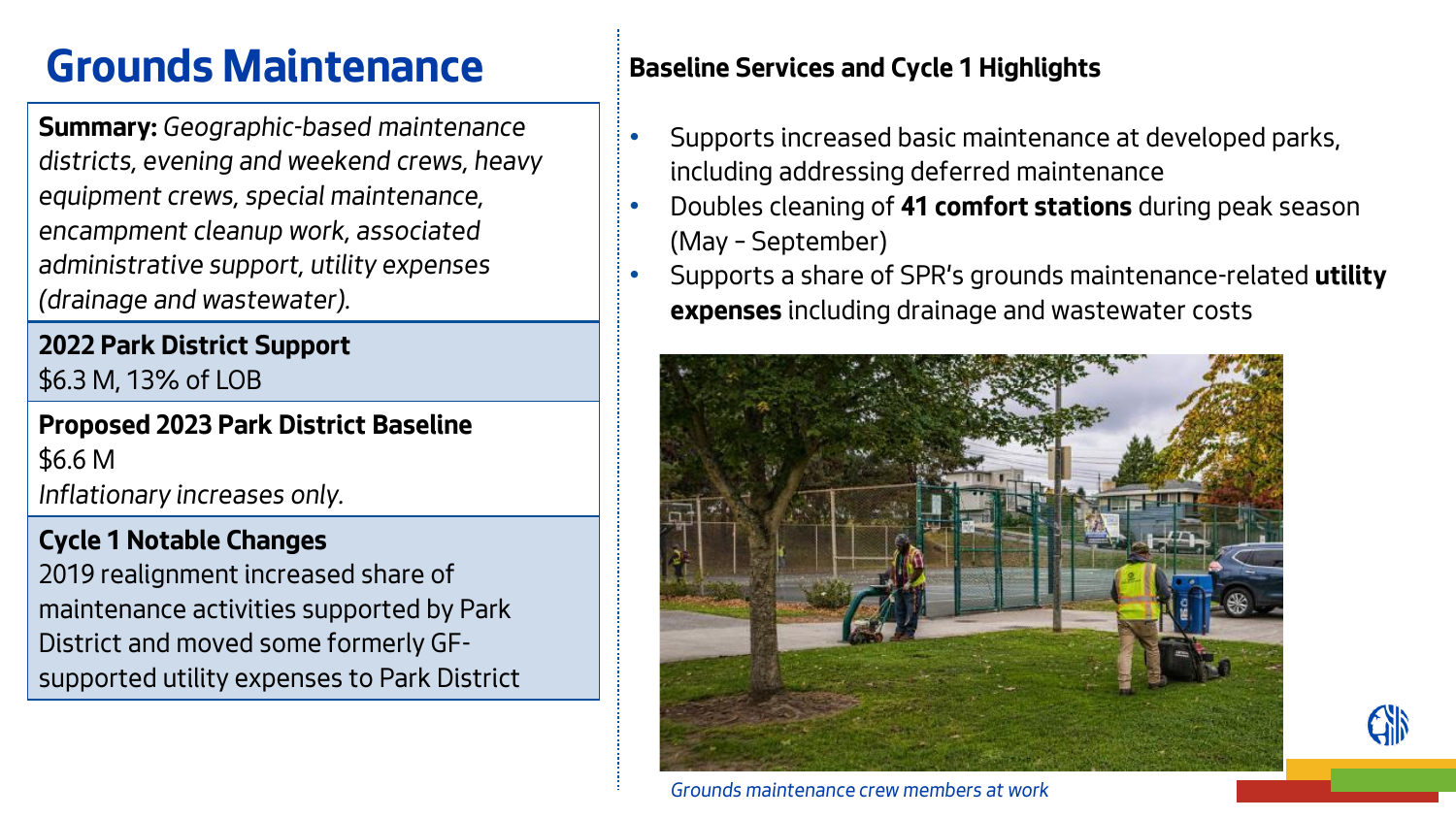# **Recreation Facility Operations**

**Summary:** *Operations of community centers, pools and small craft centers. Management and operations of summer aquatic programming including wading pool and beach operations, lifeguard training program, boat ramp permitting.* 

**2022 Park District Support** *\$4.3 M, 18% of LOB*

**Proposed 2023 Park District Baseline** *\$4.4 M Inflationary increases only.*

### **Cycle 1 Notable Changes**

*As part of 2019 realignment, share of Park District support for community center staffing increased*

- *Supports* **expanded access to community centers** *through additional operating hours at six sites and core support for community center operations staff*
- *Supports* **free drop-in programs** *at community centers (i.e., basketball, fitness rooms, tot gym)*



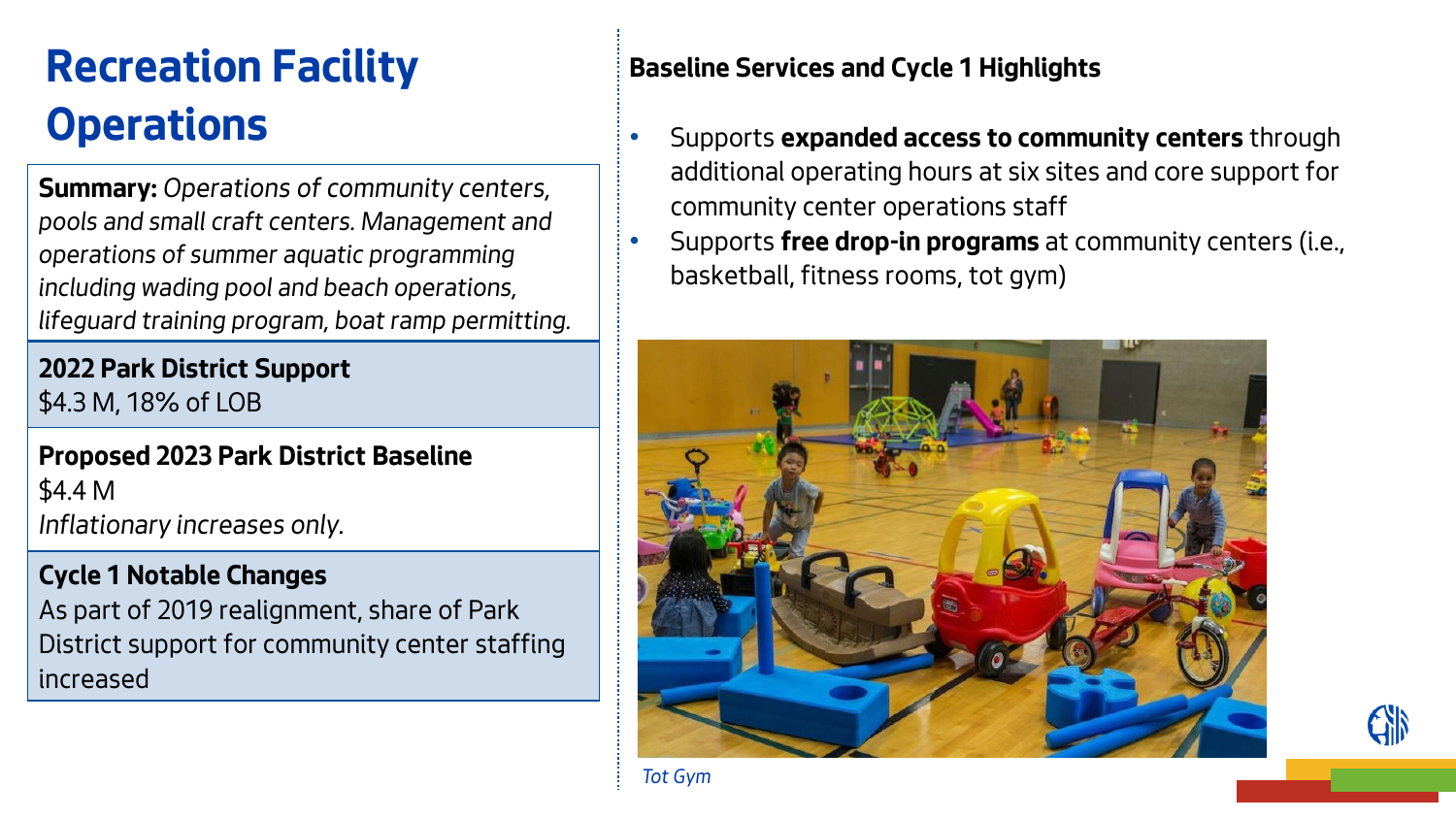# **Recreation Programming** Baseline Services and Cycle 1 Highlights

**Summary:** *Programming for older adults, people with disabilities, recreation and childcare scholarships, teen programs, including operations of 3 Teen Life Centers, and out-ofschool time support, including 6 Community Learning Centers.*

**2022 Park District Support** *\$4.3 M, 38% of LOB*

**Proposed 2023 Park District Baseline** *\$4.5 M Inflationary increases only.*

### **Cycle 1 Notable Changes**

*As part of 2019 realignment, several recreation programs shifted to be fully supported by Park District (Lifelong Recreation, Specialized Programs, teen programs)*

- *Allocates* **\$400,000 in scholarships funds annually** *to reduce financial barriers to fee-based recreation programs for low-income community members*
- *Fully supports* **Lifelong Recreation** *programs, including expansion of dementia-friendly program and funding meals for elders in the Korean, Vietnamese, and East African communities*
- *Fully supports* **Specialized Programs***, including expanding access to overnight camps and arts/enrichment programs*
- *Fully supports several* **teen programs,** *including job readiness, youth mentorship, youth athletics, and application of Youth Program Quality Assessment tool to evaluate program quality*



*Teens at Late Night*



*Lifelong Recreation hike*

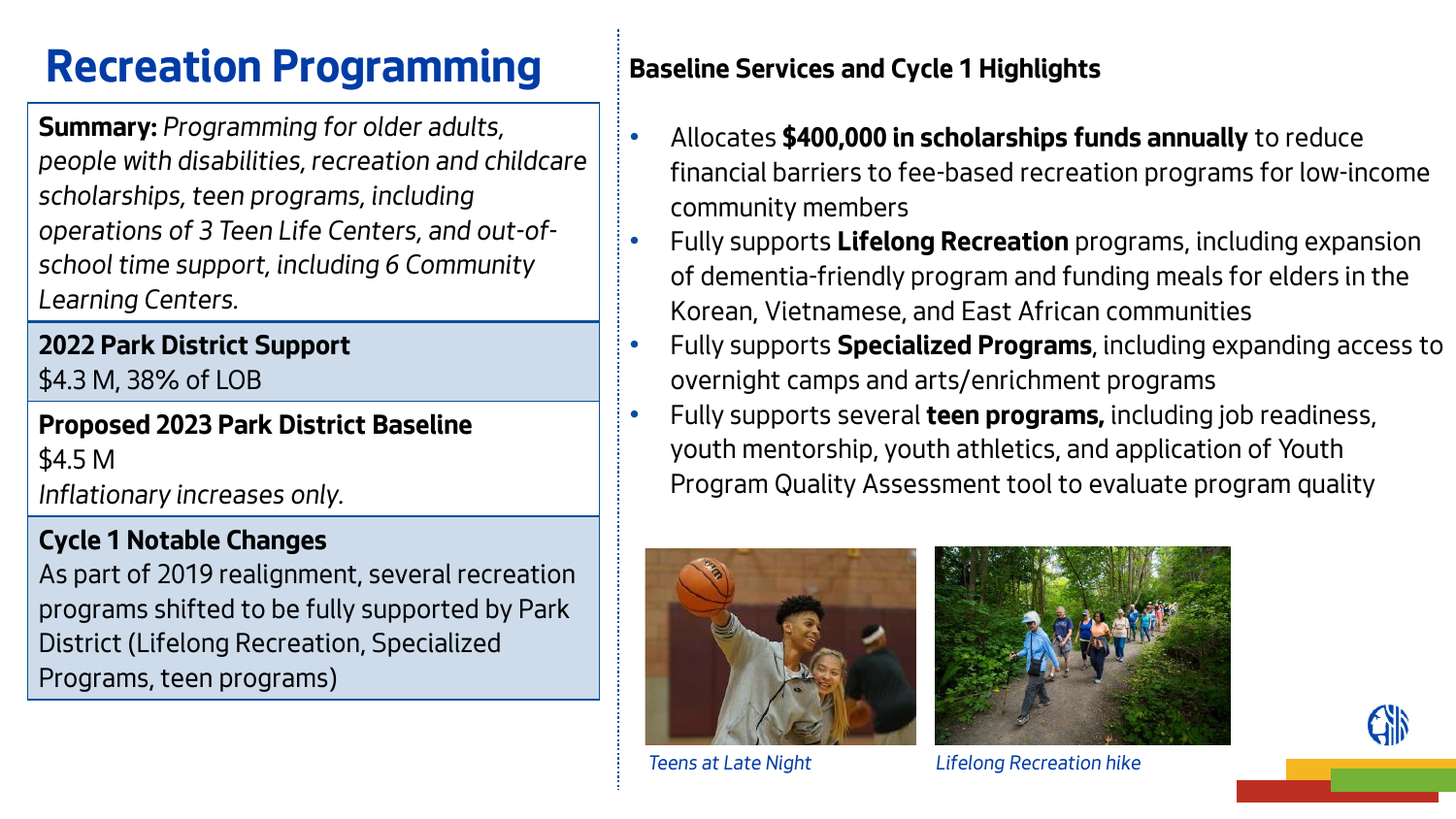## **Tree Crew and Natural Areas** Baseline Services and Cycle 1 Highlights

**Summary:** *Operating support for maintenance of natural areas, urban forests, turf, trails, and horticulture operations. Connected to forest restoration work funded by capital Urban Forestry line of business.*

**2022 Park District Support** *\$3.9 M, 41% of LOB*

**Proposed 2023 Park District Baseline** *\$4.1 M Inflationary increases only.*

#### **Cycle 1 Notable Changes**

*2019 realignment shifted capital urban forestry resources to operating budget to support maintenance of restored acres.*

- *Supports* **maintenance of urban forests restored** *through the Green Seattle Partnership program, including funding dedicated several maintenance crews (tree crew, natural area crew)*
- *Also supports* **operating costs** *to manage volunteer Forest Stewards, conduct strategic planning, and set goals for the Green Seattle Partnership*



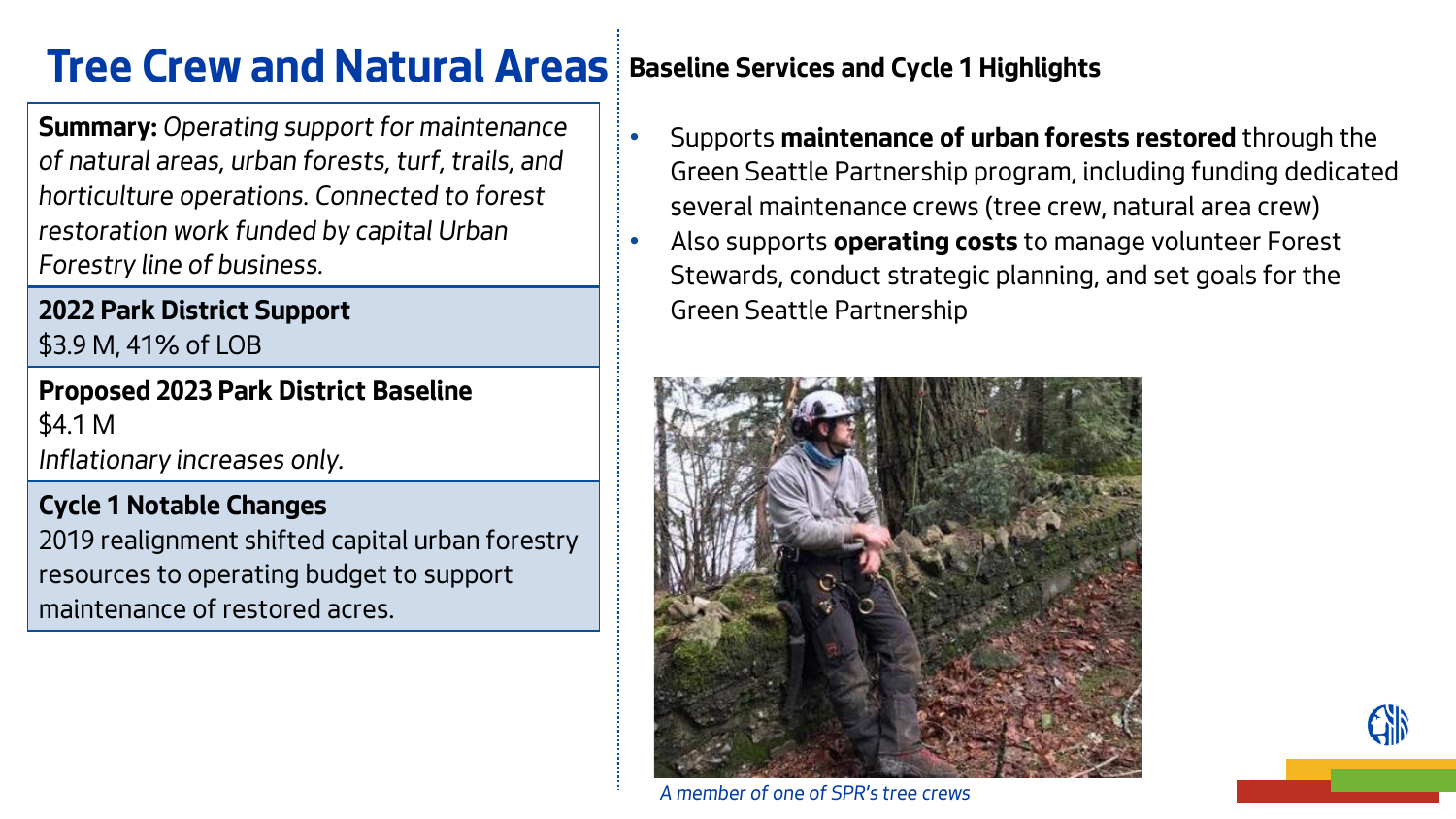**Summary:** *Purchase of new or expanded parks and green spaces to meet identified service gaps. Funds are leveraged with outside resources, including King County Conservation Futures Tax.*

## **2022 Park District Support**

*\$1.2 M, 50% of LOB*

**Proposed 2023 Park District Baseline** *\$1.3 M Inflationary increases only.*

### **Cycle 1 Notable Changes**

*As part of 2022 budget, funding reduced and redirected to support departmental equity goals.*

## **Acquisition Baseline Services and Cycle 1 Highlights**

- *Supports acquisition of* **additional parcels** *in alignment with Parks and Open Space Plan and City of Seattle Comprehensive Plan goals and gap areas. Most purchases add to existing natural areas and greenbelts.*
- *Allows SPR to* **leverage additional acquisition funding** *and supports staff positions on property management team.*
- *Since 2015, in part supported by this funding, SPR has acquired*  **20 additional parcels totaling almost 12 acres***.*





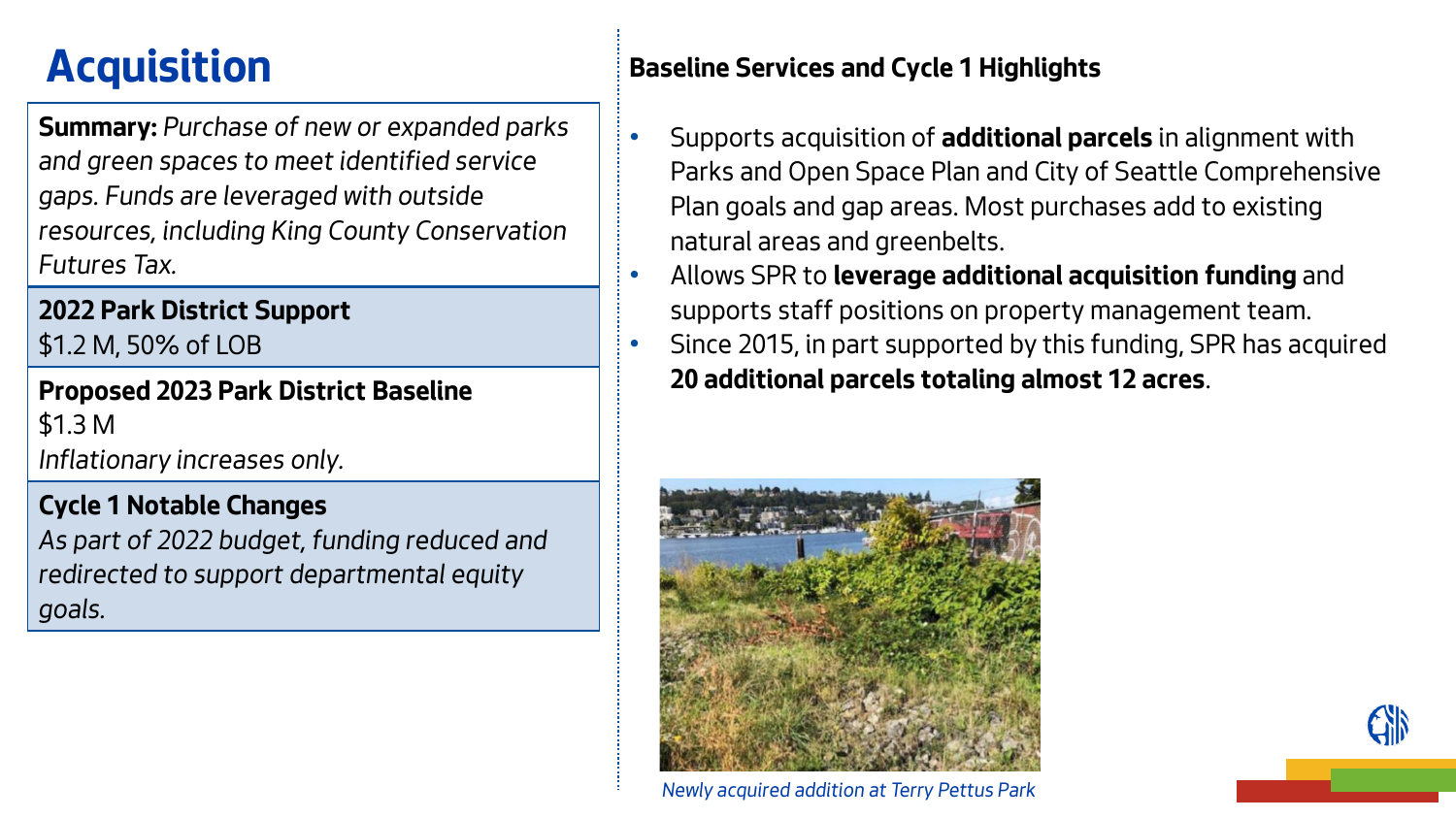# **Asset Management & Life Cycle Program**

**Summary:** *Planned maintenance, repairs, and replacement of assets across parks and recreation facilities, including ongoing renovations, major repairs, Americans with Disabilities Act (ADA) access improvements, health and safety code upgrades, efficiency enhancements, and other updates.*

**2022 Park District Support** *\$13.2 M, 26% of LOB*

**Proposed 2023 Park District Baseline** *\$13.8 M Inflationary increases only.*

## **Cycle 1 Notable Changes**

*As part of 2019 realignment and COVID-related budget changes, ongoing support reduced. Loyal Heights community center stabilization project not completed.*

- *Supports maintenance of athletic fields, building and component systems (roofs, picnic shelters, comfort stations, electrical systems, etc.), irrigation and drainage, park features (beaches, play areas, soft surface trails, basketball courts, etc.), pools and aquatics facilities, and more. Funded over 120 projects in Cycle 1.*
- *Supports* **improvements at P-Patches** *(21 projects in Cycle 1) and* **off-leash areas** *(8 projects in Cycle 1)*
- *Critical support for SPR's approach to* **life cycle management** *of to extend lifespan and maximize utility of facilities and assets.*



*Redeveloped High Point Play Area*

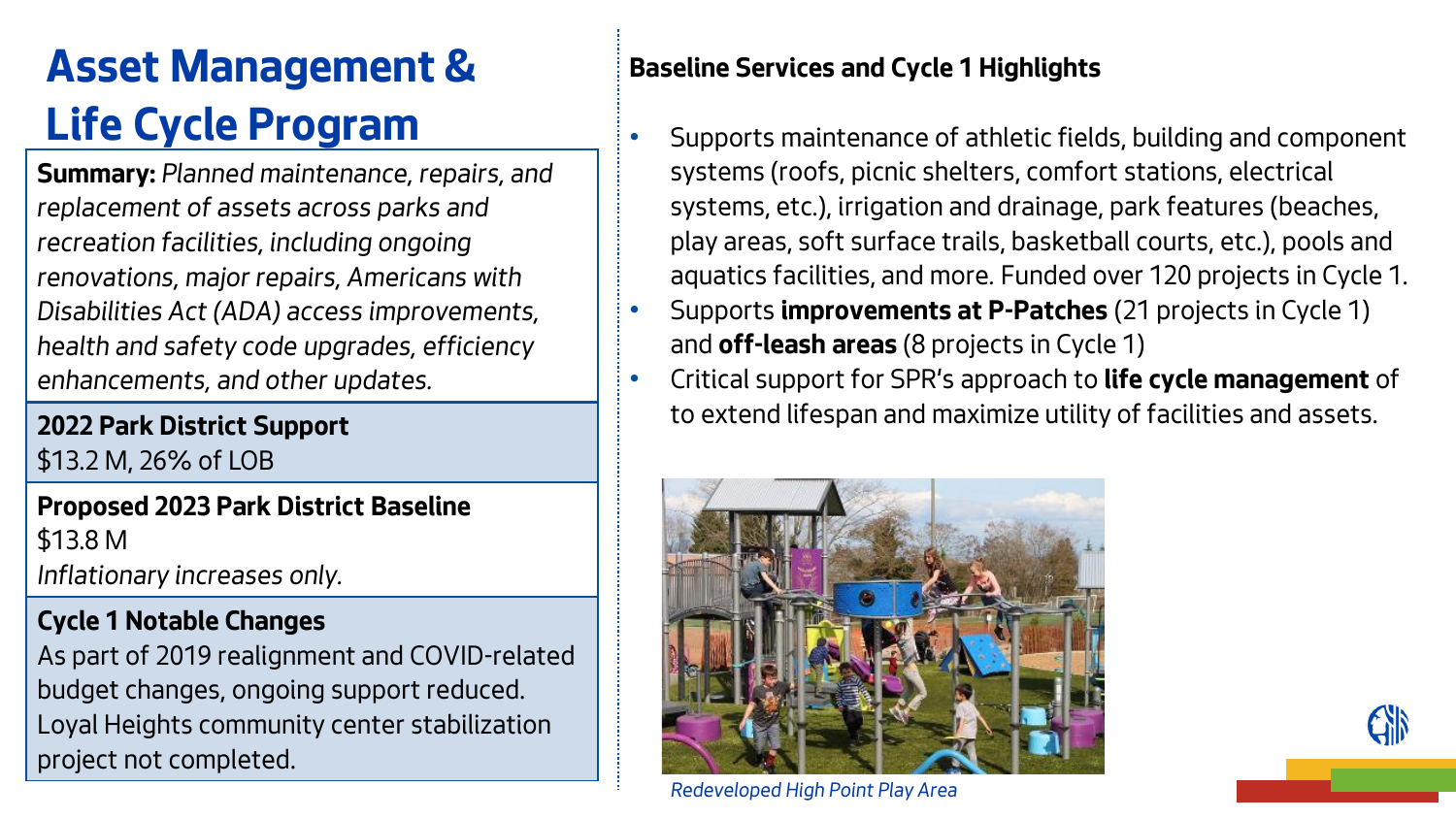# **Capital Development & Improvement**

**Summary:** *Development of new parks and facilities on existing park properties, major park improvements and alterations (including named projects), pipeline for community-supported projects.* 

**2022 Park District Support** *\$5.6 M, 16% of LOB*

## **Proposed 2023 Park District Baseline**

*\$5.8 M*

*Note: Funding for development of new parks or Smith Cove Park not included in baseline. Waterfront funding will transition to operations.*

## **Cycle 1 Notable Changes**

*COVID realignments: 5 of 14 land-bank projects and Smith Cove not completed. Smith Cove appropriation not revenue-backed. 2022 Budget: former MCPF converted to Equity Fund.* 

- *Supports* **Equity Fund** *for community capacity building and resources to pursue community-identified capital projects.*
	- *Former* **Major Projects Challenge Fund** *provided matching grants to expand the life and usability of SPR facilities (e.g., Kubota Garden perimeter wall, South Park site improvements, and Green Lake Small Craft Center renovation).*
- *Supports* **improvements to greenways** *in partnership with SDOT.*
- *Supporting* **capital development of Central Waterfront***; to support maintenance and operations when Waterfront Park opens.*
- *Cycle 1 funded* **development of 9 new parks.** 
	- o *Open: Alice Ball, Urban Triangle, Christie, Baker Addition, and Greenwood Addition.*
	- o *In development: Lake City, Little Saigon, North Rainier, and South Park Plaza.*



*Newly-opened Christie Park South Park Sitewide Plan*